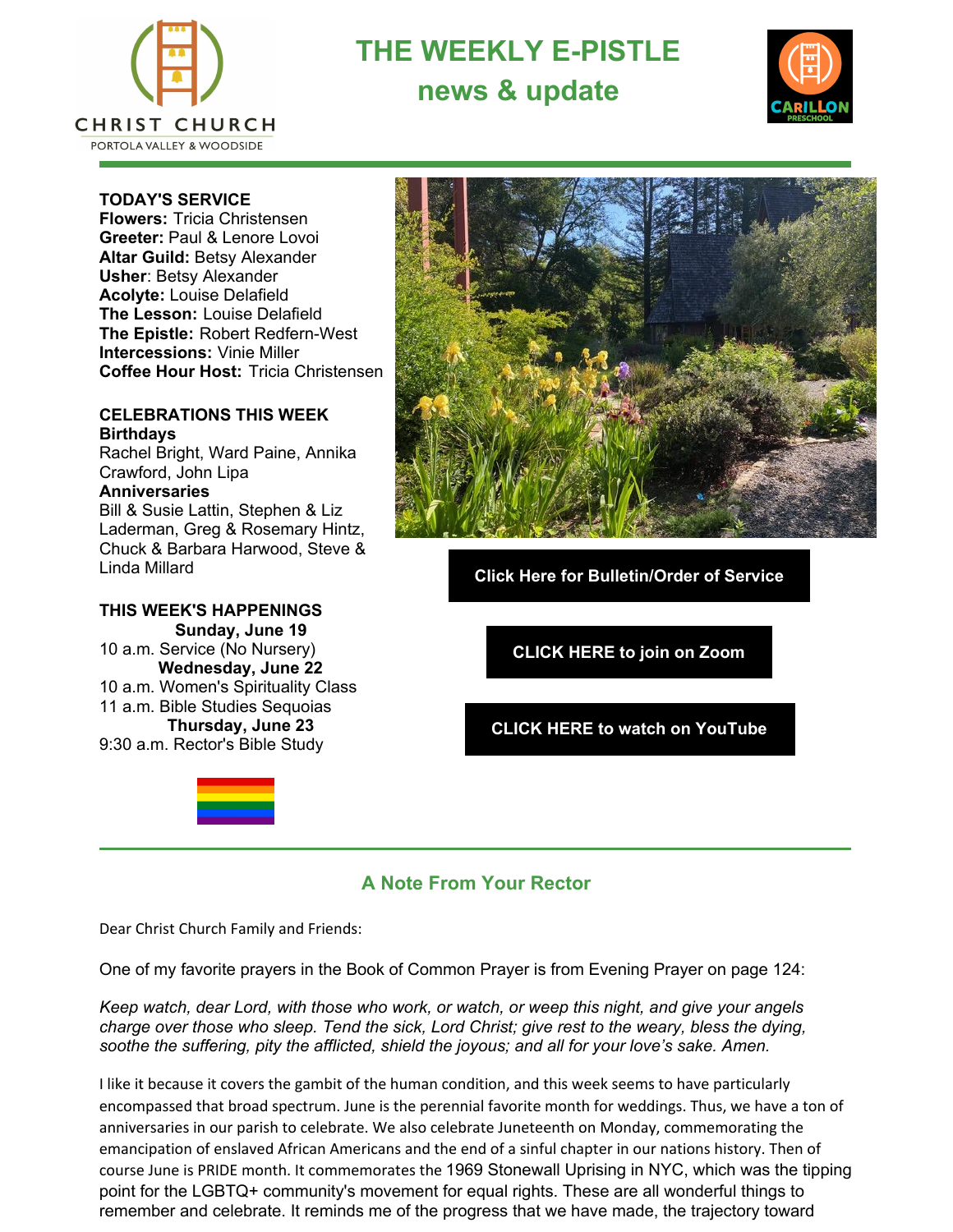justice and freedom for all. Then today, I buried Donald Sweet, and today is the seven-year anniversary of the deadly shooting at Charleston's Emanuel AME church, and last night three people were shot and killed at a potluck dinner at an St. Stephen's Episcopal church in Alabama. We are having an epidemic of mass shootings among many other concerning things in our society. There is so much "us" and "them." When will we ever be "we." We are more alike than we are different, and our survival and the earth's survival is dependent on us getting along - not blowing each other up.

We have a balm to offer this world. We gather to remind ourselves of what really matters, of what kind of world we want to live, and to give each other courage and support to change things little by little in this place and time in which we live. Through it all, we lean into God and each other to give rest to the weary, to bless the dying, to soothe the suffering, and to shield the joyous - all for love's sake.

With love, Beth

### **MISCELLANEOUS NEWS**



The second annual Diocesan Juneteenth Celebration will take place in-person and online on Sunday, June 19 at Grace Cathedral at 6 p.m. Members of the local chapter of the Union of Black Episcopalians (UBE) will be participants. The liturgy will draw from the UBE recommendations from last year (see link below). [Click](https://diocal.us13.list-manage.com/track/click?u=55a4c86d3e04b0a68eba23b20&id=d1e1493634&e=6b341bca94) here for the live stream page.

# **RIDES TO CHURCH FOR SOME OF OUR SENIORS**

If you are available to provide a ride either to or from church on Sundays for some of our senior parishioners who are no longer driving please contact nicole **[here.](mailto:admin@ccpvw.org)**. Betsy Alexander lives in Menlo Park, Anne Dauer lives in Palo Alto at the Vi, and Joan Gray is at the Sequoias. Thank you!

# **DIOCESE OF CALIFORNIA HAS A NEW LOGO**

![](_page_1_Picture_9.jpeg)

![](_page_1_Picture_10.jpeg)

## **NEWS FROM THE OUTREACH TEAM**

**Snack Bags for Life Moves Summer Adventure Camp:**from **Sunday June 19th to Sunday July 31st** Christ Church will be providing snack bags to support the Life Moves summer camp program for homeless kids. We will make 100 bags each week, for the camps at Haven House (23 families) in Menlo Park plus Redwood Family House (10 families) and the Safe Parking camp (for people living in RVs) in Redwood City. We need volunteers to help assemble the bags **after church each Sunday.** Volunteer cookie bakers are also needed. Contact Kathy Kennedy at **[kennedyiti@aol.com](mailto:kennedyiti@aol.com)** or 650-291-9678. Or just show up. If you know of a vaccinated teen, age 14+, who is looking for a volunteer job this summer, there are still a few camp counselor positions available. Fill out the application form at

**<https://www.lifemoves.org/volunteers/summer-adventure-camp/>** Life Moves is also seeking one-on-one "Tap-in tutors", ages 16+ to tutor homeless kids (6th - 8th grade) in math and language arts.

**SpiritCare visit:** Singers and readers are needed **Sunday June 19th (**Father's Day), at 1:30 PM